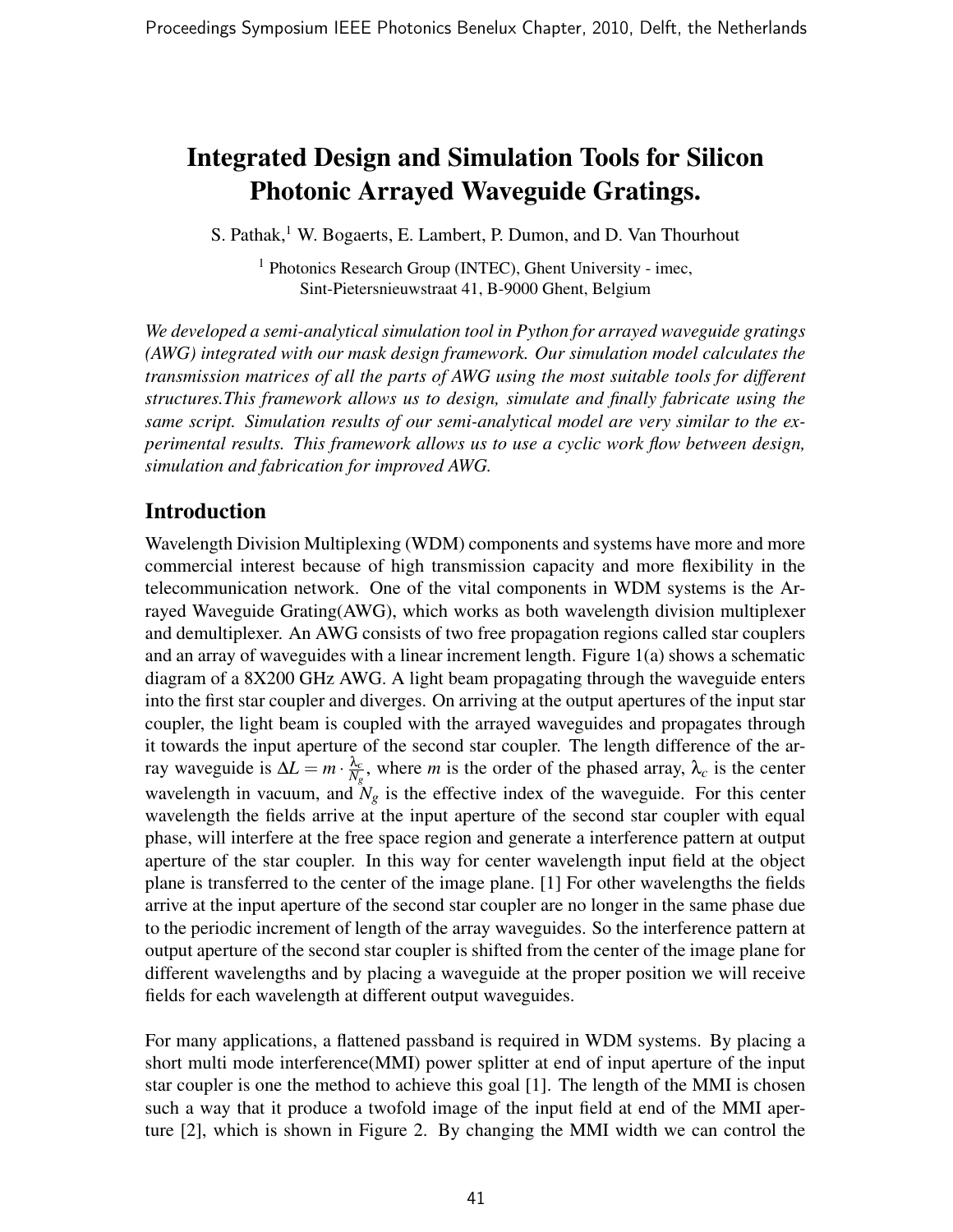Integrated Design and Simulation Tools for Silicon Photonic Arrayed Waveguide . . .



Figure 1: (a)Schematic diagram of 8X400 GHz AWG consists of input star coupler, array waveguide and output star coupler. (b) Transmission spectrum of a 8X400 GHz AWG for ideal case and On SOI

separation between the peaks to achieve a flattop pattern at the output of the AWG. Main drawback of this method is high insertion loss due to the mismatch between the input field and the mode of output aperture.



Figure 2: Field pattern of a MMI aperture (solid lines) and field pattern of a aperture without MMI (dashed lines).

#### Simulation Framework

Our simulation framework is fully integrated with our design framework, which contains a library of photonics components and AWG is one of components of this library. All the components available in this library are parametrized cells (P Cells) enriched by mixins. Using a simple script it is possible to design AWG with large parametric sweep.

#### Cyclic Work-flow

Our simulation framework creates a cyclic work-flow between design and fabrication. Figure 3 shows the diagram of cyclic work-flow between simulation, diagram, fabrication and results. A pre-simulated design is fabricated and measured. This measurement results gives a deviation between simulated design and fabricated structures by comparing with simulation results. The deviation helps to know about the fabrication limitation and dependence with mask design which introduces a correct modification of the mask design for better result.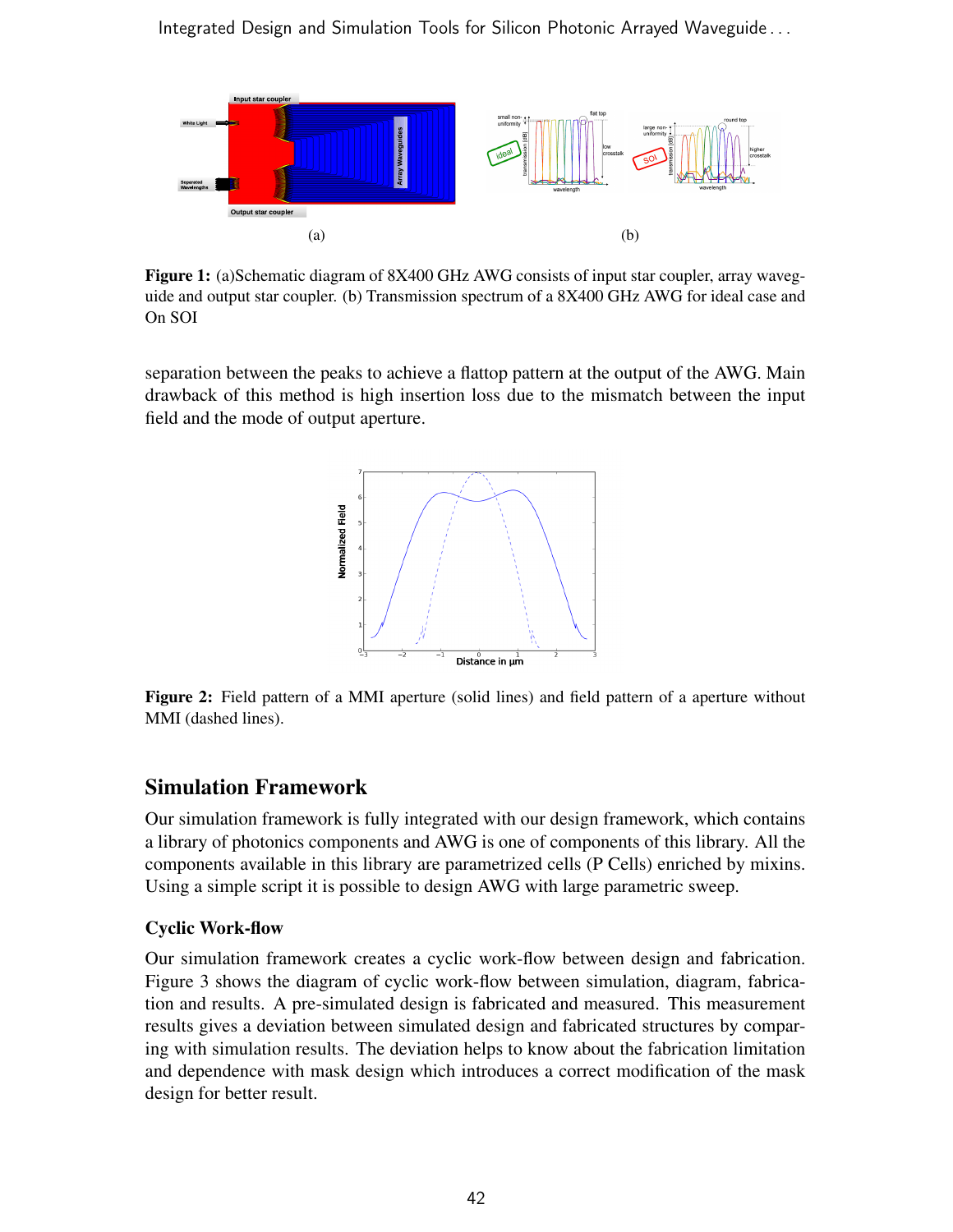

Figure 3: Diagram of Cyclic work-flow.

#### Simulation of AWG

Our approach is to calculate the transmission matrices  $(T \text{ matrix})$  of all the parts of the AWG and multiplication of all the T matrices gives the T matrix of the entire AWG. Figure 4 shows our simulation approach for a AWG. Let consider a AWG have *n* number of input, m number of output channels and  $p$  number of arms. Then the T matrix of the input star coupler is  $T1_{np}$ , T matrix of the output star coupler is  $T3_{mp}$  and T matrix of the array waveguides is  $T2_{pp}$ . So T matrix  $(T_{mn})$  of the AWG is equal to  $T3_{mp} \cdot T2_{pp} \cdot T1_{np}^T$ .



Figure 4: Diagram of Simulation approach for a AWG.

Approach for T matrix calculation for both star couplers is same. First we simulate the mode profile of the input aperture of the star coupler by the help of mode solver called CAMFR. Figure 5(a) shows input aperture of a star coupler and Figure 5(b) shows the selected portion of that aperture use for input mode profile simulation by CAMFR called CAMF stuck. Mode profile of this CAMFR stuck is used to calculate the field in the slab region by the free propagation calculation and finally to construct the T matrix, we overlap the field with mode profile of output aperture the star coupler after the angle correction of each and every input and output aperture. For the array waveguides T matrix calculation is the transmission of waveguides with certain increment of lengths.

### Compare Between Simulation and Experimental Result

We compare the simulation result (Figure  $6(b)$ ) with our measurement result (Figure  $6(a)$ ), for MMI input AWG, where both the design of AWGs are identical. In both cases

a. center channel loss is around -5 db.